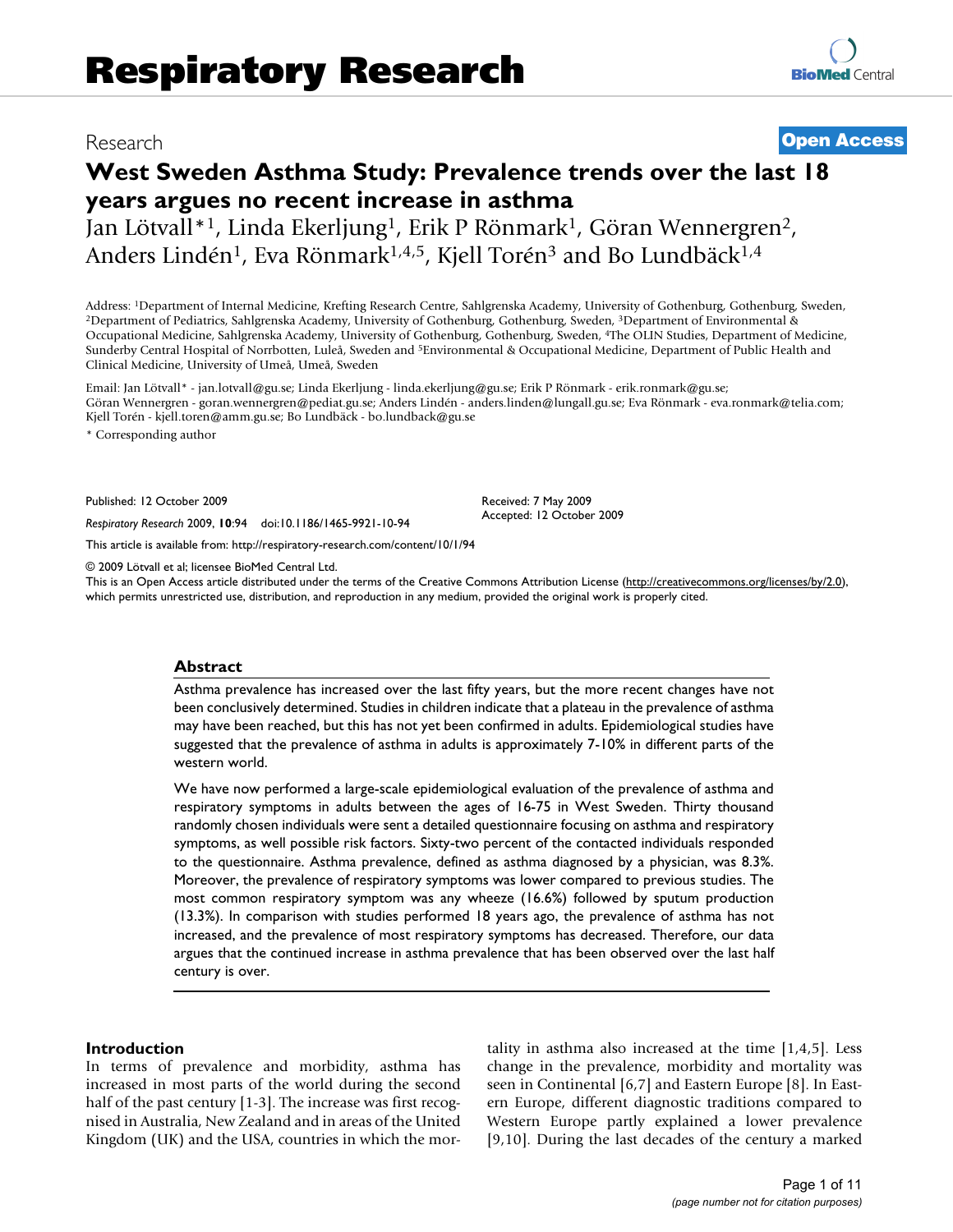increase in asthma was also detected in developing countries [11], particularly in large cities [7,11], while the prevalence did not change considerably in rural areas of Africa and China [12,13]. Recent studies, including the ISAAC III [14], suggest that the increase in asthma among children and adolescents has leveled off in several westernized countries [15-17]. However, in some of these countries, such as Germany and UK, studies also point out diverging and opposite trends [17-19]. In contrast to children, there are no recent published studies of the change of prevalence in adult asthma and symptoms common in asthma.

In Sweden the asthma prevalence increased from 2-3% in the 1970s [20,21], to approximately 5% in the 1980s [22,23] and to 8-10% in the mid 1990s [24-26]. The increase was first noticed in the north of Sweden [22,27] and was, to some extent, explained by an increase in diagnostic activity [28]. Notably, there still seems to be a north-south gradient in the prevalence of asthma with a slightly higher prevalence in the north [24]. Population based data of asthma prevalence among adults in Sweden has not been published for the past ten years.

In 2008, a large study focusing on asthma and allergic diseases was initiated in West Sweden. The first part of the study was a postal questionnaire survey on respiratory symptoms and diseases, as well as allergic conditions. The initial aim was to update the prevalence of asthma, allergy and respiratory symptoms, which is presented here. Our hypothesis was that the increasing trend of adult asthma in Sweden has reached a plateau.

# **Materials and methods** *Study area and population*

The study area is the region of West Sweden (Figure 1), with the city of Gothenburg located at the North Sea. Gothenburg is the second largest city in Sweden and had a population of 494 000 at the end of 2007, with more than 700 000 when including the whole urbanised area surrounding the city. The population of the West Gothia region was 1 547 000 in 2007, which corresponds to approximately 1/6 of the Swedish population. A postal questionnaire was mailed in February of 2008 to 30 000 inhabitants in the region, aged 16-75. A random selection of 15 000 subjects was chosen from the population living in the urbanised area of Gothenburg and its surrounds. Similarly a random sample of 15 000 subjects of the same age was chosen from the rest of the West Gothia region. The names and addresses were received from the Swedish Population Register.

# *Methods*

External companies administered the questionnaires with cover letters and prepaid envelopes for returning the completed questionnaires, as well as the computerisation of collected data. Non-responders received three reminders. The invited individuals were also given the option to respond over the internet.

The questionnaire included three parts. The first part was a modified version [29] of the Swedish OLIN study questionnaire [23] that has been used in several studies in northern Europe [24-27] and contained questions about asthma, rhinitis, chronic bronchitis/COPD/emphysema, respiratory symptoms, use of asthma medication and possible determinants of disease, such as smoking habits and family history of airway diseases. The second part included questions about occupation, airborne occupational and environmental exposures, socio-economic status and health status. The third part consisted of the Swedish version of the GA2LEN questionnaire, which added detailed questions about rhinitis and eczema.

# *Definitions*

## *Ever asthma*

"Have you ever had asthma"; *Physician-diagnosed asthma*: "Have you been diagnosed as having asthma by a doctor"; *Active asthma*: Reported ever asthma or physician diagnosed asthma *and* at least one out of: use of asthma medicine, attacks of shortness of breath, any wheeze, or recurrent wheeze; *Use of asthma medicine*: "Do you currently use asthma medicine (permanently or as needed)"; *Rhinitis*: "Have you been diagnosed as having allergic rhinitis/hay fever by a doctor".

# *Attacks of shortness of breath*

"Do you presently have, or have you had in the last 10 years, asthma symptoms (intermittent breathlessness or attacks of shortness of breath; the symptoms may exist simultaneously with or without cough or wheezing)" *and* "Have you had these symptoms within the last year".

# *Any wheeze*

"Have you had whistling or wheezing in the chest at any occasion during the last 12 months"; *Wheezing with breathlessness*: Yes to *any wheeze* and "Have you been at all breathless when you had wheezing or whistling in the chest"; *Wheezing apart from cold*: Yes to *any wheeze* and "Have you had this wheezing or whistling in your chest when you have not had a cold"; *Wheezing with breathlessness apart from cold*: Yes to *any wheeze* and "Have you been at all breathless when you had wheezing or whistling in the chest" and "Have you had this wheezing or whistling in you chest when you have not had a cold"; *Recurrent wheeze*: "Do you usually have wheezing or whistling in your chest when breathing";

# *Longstanding cough*

"Have you had a persisting cough during the last year"; *Sputum production*: "Do you usually have phlegm when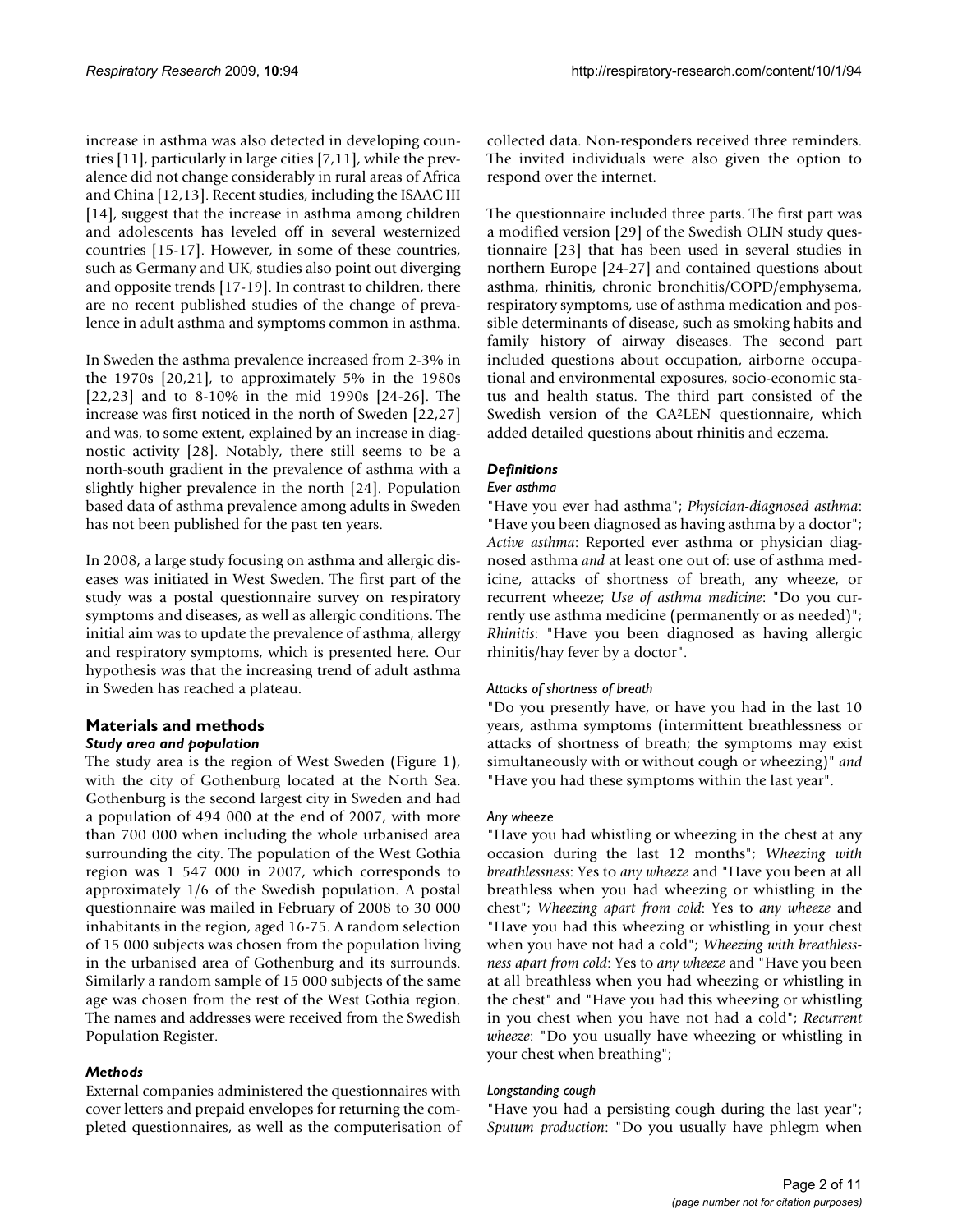

**Figure 1 Sweden with the city of Gothenburg and the region of West Gothia**.

coughing or do you have phlegm in the chest which is difficult to bring up"; *Chronic productive cough: Sputum production* for at least three months during two subsequent years.

*Smokers* reported smoking during the year preceding the survey; *Ex-smokers* reported having quit smoking at least 12 months preceding the survey; *Non-smokers* reported neither smoking nor ex-smoking.

An evaluation by telephone interviews showed no statistically significant differences regarding asthma and symptom prevalence between those that responded to the postal survey and those that did not. Furthermore, the number of reminders sent out did not change the overall results of the study [30].

# *Comparison with previously performed studies*

The results of the current survey were compared with the results from two previous studies in defined geographic areas within the region of West Gothia. The first study, the Gothenburg part of the European Community Respiratory Health Survey (ECRHS), was performed on the island of Hisingen in the city of Gothenburg. This study was performed in 1990, with 2884 participants aged 20-44 years [31]. The second study was conducted in 1994 in a southern part of the West Gothia region, the former county of Southern Älvsborg, with 15 813 participants aged 16-50 [32]. In order to compare results, subsets of the current study from the same areas and of the same age compositions were used. These subsets in each of the two areas consisted of 1238 and 1167 subjects respectively. The comparisons were based on the results of identical or very similar questions used in the comparison studies.

# *Ethical approval*

The study was approved by the Ethics Committee at the University of Gothenburg.

# *Analyses*

Ten percent of the data was entered twice for quality control of the computerisation. Errors amounted to 0.1-0.2% of the computerised data with only a few exceptions. Statistical analyses were performed using SPSS version 16.0. Comparisons of proportions were tested with a chi-square test or Fisher's exact test and comparisons of means were tested with a two-tailed Student's t-test. One way analysis of variance (ANOVA) was used for test for trends. A pvalue of < 0.05 was regarded as statistically significant. Covariates used in the analyses included age, sex, family history of asthma, smoking habits, area of domicile and rhinitis. Rhinitis was used as a surrogate variable for atopy. Multiple logistic regression models were performed using these independent variables as risk factors (odd ratios (OR), with 95% confidence intervals (CI)) of asthma and respiratory symptoms.

# **Results**

# *Participation and smoking*

Of the 30 000 subjects randomly selected for the questionnaire, at least 782 were not traceable, resulting in an actual study sample of 29 218 subjects, of which 18 087 (62%) participated. Only 814 subjects, 4.5% of the responders, used the option to answer over the internet. Female sex and domicile outside of the metropolitan area was significantly associated with being traceable (Table 1). Women had a higher response rate (67%) compared to men (56%, p < 0.001). There was a greater response rate among participants living outside the metropolitan area of Gothenburg compared to within (64% vs. 60% respectively; p < 0.001). Participation increased significantly by age ( $p < 0.001$ ), from 51% among those aged 16-25 years to 77% among the oldest aged 66-75 years (Table 1).

The prevalence of smoking was highest among women (20%) compared to men (18%) ( $p = 0.001$ ) overall and in most age groups (Table 2), while being both ex-smokers and non/never smokers were similarly common in men and women. There were no major differences in the prevalence of smoking by age group, except in the age group of 66-75 years, of which 14% were smokers.

# *Prevalence - asthma*

The prevalence of *physician-diagnosed asthma* was 8.3% (women 9.1%; men 7.4%, p < 0.001). Asthma prevalence was 9.6% in 16-25 year old subjects, which increased to 10.2% in those aged 26-35 years, and then decreased sig-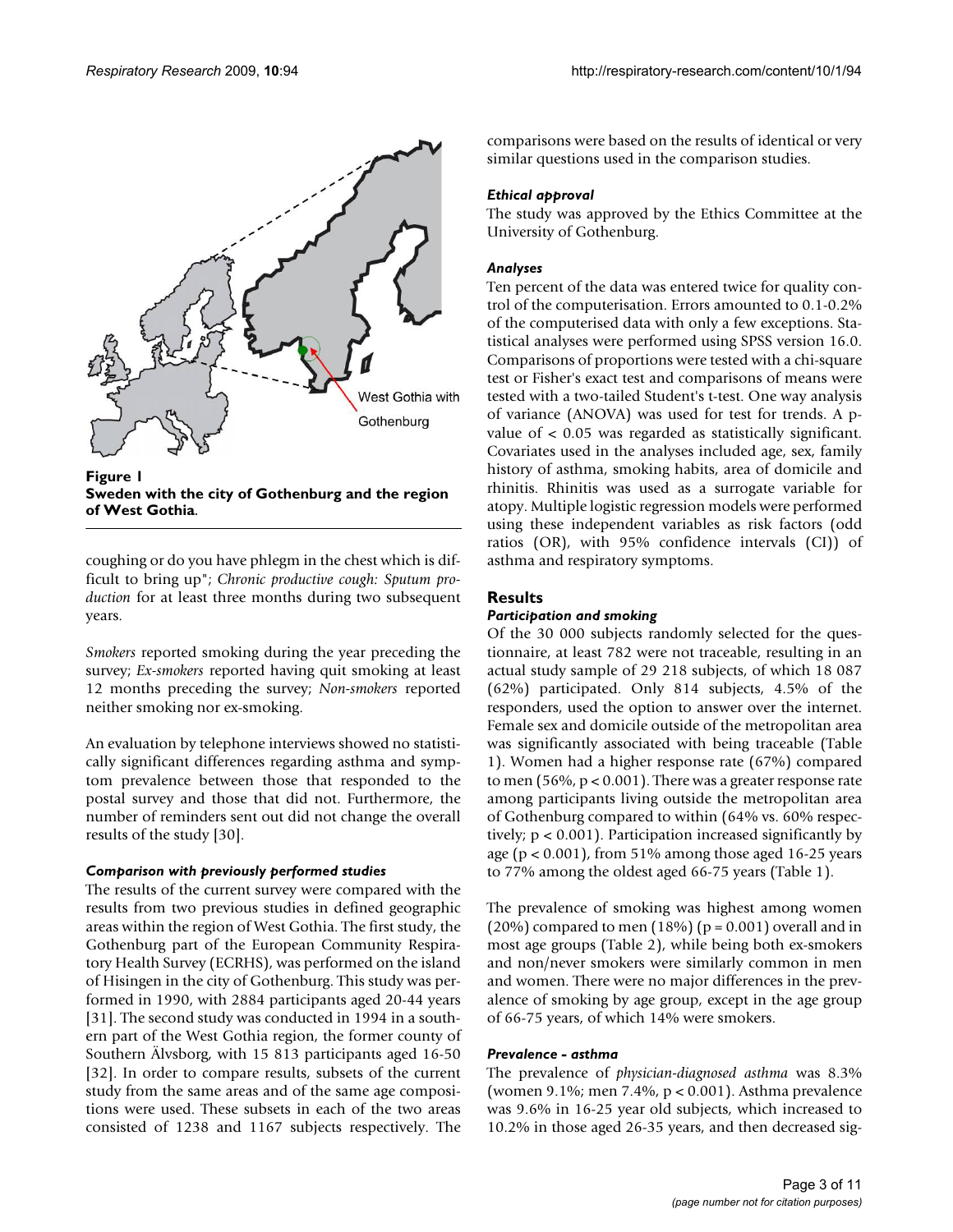|                                                                        |      | Age (years)  |              |              |              |              | Sex          |              |           |         | Area           |            |         |               |
|------------------------------------------------------------------------|------|--------------|--------------|--------------|--------------|--------------|--------------|--------------|-----------|---------|----------------|------------|---------|---------------|
| <b>Study</b><br>population                                             |      | $16 - 25$    | $26 - 35$    | 36-45        | 46-55        | 56-65        | 66-76        | Men          | Women     | p-value | West<br>Gothia | Gothenburg | p-value | Total         |
| <b>Initial study</b><br>sample                                         | N    |              |              |              |              |              |              |              |           |         |                |            |         | 30000         |
| Not possible to<br>trace                                               | N(%) | 157(2.3)     | 165(2.8)     | 80(1.4)      | 49 (1.0)     | 26 (0.5)     | 12(0.4)      | 311(2.0)     | 178(1.2)  | < 0.001 | 175(1.2)       | 314(2.1)   | < 0.001 | 489 (1.6)     |
| Deceased                                                               | N(%) | (0.02)       | (0.02)       | (0.02)       | 3(0.06)      | 2(0.04)      | 9(0.3)       | 11(0.07)     | 6(0.04)   | 0.225   | 9(0.1)         | 8(0.1)     | < 0.001 | 17 (0.06)     |
| Moved                                                                  | N(%) | 40(0.7)      | 24(0.4)      | 12(0.2)      | 3(0.06)      | 2(0.04)      | 6(0.2)       | 41 $(0.3)$   | 46(0.3)   | 0.594   | 30(0.2)        | 57(0.4)    | 0.005   | 87(0.3)       |
| Not able due to<br>disease or<br>disability                            | N(%) | 11(0.2)      | 11(0.2)      | 14(0.2)      | 18(0.4)      | 33(0.7)      | 34(1.2)      | 66(0.4)      | 55(0.4)   | 0.318   | 64(0.4)        | 57(0.4)    | 0.525   | 121(0.4)      |
| Other causes                                                           | N(%) | 11(0.2)      | 14(0.2)      | 9(0.2)       | 13(0.3)      | 9(0.2)       | 12(0.4)      | 37(0.3)      | 31(0.2)   | 0.544   | 32(0.2)        | 36(0.2)    | 0.716   | 68 (0.2)      |
| <b>Real study</b><br>sample                                            | N    | 5242         | 5653         | 5593         | 4947         | 4941         | 2842         | 14534        | 14684     |         | 14691          | 14527      |         | 29218         |
| Did not want to<br>participate or<br>returned a blank<br>questionnaire | N(%) | 61(1)        | 50 $(1)$     | 56 $(1)$     | 62(1)        | 88(2)        | 82(3)        | 186(1)       | 213(2)    | 0.226   | 222(2)         | 177(1)     | 0.034   | 399(1)        |
| Non-responders                                                         | N(%) | 2577<br>(49) | 2484<br>(44) | 2247<br>(40) | 1660<br>(34) | 1194<br>(24) | 570 (20)     | 6158(42)     | 4574 (31) | < 0.001 | 5039 (34)      | 5693 (39)  | < 0.001 | 10732<br>(37) |
| <b>Responders</b>                                                      | N(%) | 2604<br>(51) | 3119<br>(55) | 3290<br>(59) | 3225<br>(65) | 3659<br>(74) | 2190<br>(77) | 8190<br>(56) | 9897 (67) | < 0.001 | 9430 (64)      | 8657 (60)  | < 0.001 | 18087<br>(62) |

Difference (p-value) by sex and area.

**Table 2: Smoking habits (%) by age and sex.**

|                          |      | Age (years)   |      |               |      |               |      |             |      |             |      | Sex         |         | Area         |                |                |
|--------------------------|------|---------------|------|---------------|------|---------------|------|-------------|------|-------------|------|-------------|---------|--------------|----------------|----------------|
| <b>Smoking</b><br>status |      | $16-25$ years |      | $26-35$ years |      | $36-45$ years |      | 46-55 years |      | 56-65 years |      | 66-76 years |         |              |                |                |
|                          | Men  | Women         | Men  | Women         | Men  | Women         | Men  | Women       | Men  | Women       | Men  | Women       | All men | All<br>women | Gothenbu<br>rg | West<br>Gothia |
| Non-<br>smokers          | 79.4 | 69.4          | 71.2 | 68.2          | 66.2 | 59.8          | 52   | 46.5        | 43.3 | 47.8        | 46.2 | 57.4        | 59      | 58           | 58             | 59             |
| Ex-smoker                | 3.9  | 6.9           | 12.2 | 15.6          | 16.4 | 19.9          | 27.3 | 29.8        | 36.7 | 31.6        | 37.7 | 28.8        | 23      | 22           | 22             | 23             |
| Smokers                  | 15.8 | 23.4          | 16.2 | 15.9          | 16.9 | 19.7          | 20   | 23.2        | 19.4 | 19.9        | 15.7 | 13.3        | 18      | 20           | 20             | 17             |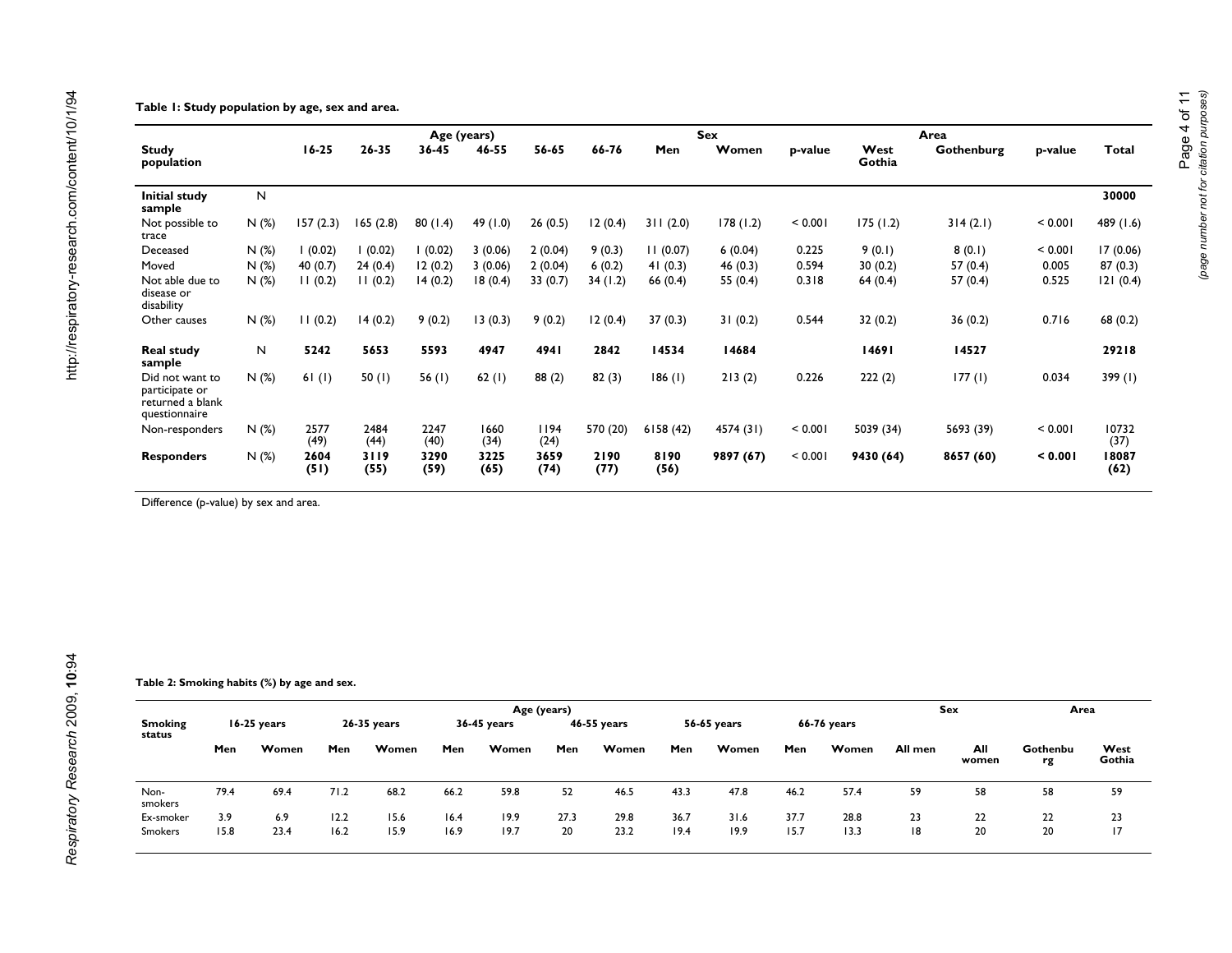|                                                              |           |           |           | Age (years) |       |       |                   |       | Gender                    |         |              | Area            |                |         |
|--------------------------------------------------------------|-----------|-----------|-----------|-------------|-------|-------|-------------------|-------|---------------------------|---------|--------------|-----------------|----------------|---------|
| Symptom or<br>disease                                        | $16 - 25$ | $26 - 35$ | $36 - 45$ | 46-55       | 56-65 | 66-75 | test for<br>trend | M     | $\boldsymbol{\mathsf{w}}$ | p-value | <b>Total</b> | Gothen-<br>burg | West<br>Gothia | p-value |
| Ever asthma                                                  | 11.2      | 12.2      | 10.2      | 8.5         | 8.2   | 7.6   | < 0.001           | 8.7   | 10.5                      | < 0.001 | 9.7          | 9.9             | 9.5            | 0.330   |
| Physician-<br>diagnosed<br>asthma                            | 9.6       | 10.2      | 8.4       | 7.2         | 7.4   | 7.1   | < 0.001           | 7.4   | 9.1                       | < 0.001 | 8.3          | 8.4             | 8.3            | 0.759   |
| Asthma<br>medicine                                           | 9.3       | 8.9       | 8.3       | 8.3         | 8.2   | 8.9   | 0.293             | 6.8   | 10.1                      | < 0.001 | 8.6          | 8.7             | 8.5            | 0.780   |
| <b>Rhinitis</b>                                              | 27.8      | 33.5      | 31.5      | 27.4        | 22.4  | 16.1  | < 0.001           | 26.0  | 27.6                      | 0.020   | 26.9         | 28.3            | 25.6           | < 0.001 |
| <b>Attacks of</b><br><b>SOB</b>                              | 9.3       | 9.9       | 9.8       | 9.3         | 9.0   | 10.0  | 0.764             | 7.5   | 11.2                      | < 0.001 | 9.5          | 9.9             | 9.1            | 0.066   |
| Recurrent<br>wheeze                                          | 5.0       | 5.4       | 6.3       | 7.8         | 7.9   | 8.8   | < 0.001           | $6.8$ | 6.9                       | 0.976   | $6.8$        | 7.2             | 6.5            | 0.056   |
| Any wheeze                                                   | 16.0      | 16.9      | 16.3      | 17.2        | 16.7  | 16.1  | 0.850             | 15.3  | 17.6                      | < 0.001 | 16.6         | 17.3            | 15.9           | 0.014   |
| <b>Wheeze with</b><br>breathlessness                         | 10.1      | 10.9      | 10.8      | 11.3        | 10.4  | 9.7   | 0.633             | 9.1   | 11.8                      | < 0.001 | 10.6         | 11.1            | 0.1            | 0.030   |
| Wheeze<br>without cold                                       | 8.6       | 9.9       | 8.9       | 10.2        | 9.7   | 9.8   | 0.137             | 8.9   | 10.1                      | 0.008   | 9.5          | 10.1            | 9.0            | 0.012   |
| <b>Wheezing with</b><br>breathlessness<br>apart from<br>cold | 5.8       | 6.3       | 5.9       | 6.2         | 5.7   | 5.8   | 0.678             | 5.3   | 6.4                       | 0.002   | 5.9          | 6.4             | 5.5            | 0.013   |
| Longstanding<br>cough                                        | 13.3      | 11.3      | 11.1      | 10.7        | 11.3  | 11.3  | 0.056             | 10.2  | 12.4                      | < 0.001 | 11.4         | 2.1             | 10.8           | 0.004   |
| <b>Sputum</b><br>production                                  | 15.6      | 13.0      | 12.1      | 12.0        | 12.8  | 15.7  | 0.617             | 13.1  | 13.5                      | 0.429   | 13.3         | 14.4            | 12.3           | < 0.001 |
| Chronic<br>productive<br>cough                               | 4.0       | 5.0       | 5.4       | 6.7         | 6.8   | 9.0   | < 0.001           | 6.1   | 6.1                       | 1.000   | 6.1          | 6.4             | 5.7            | 0.043   |
| <b>Dyspnoea</b>                                              | 3.5       | 3.2       | 4.5       | 6.4         | 9.9   | 12.9  | < 0.001           | 4.8   | 8.1                       | < 0.001 | 6.6          | 6.7             | 6.5            | 0.611   |

Difference (p-value) by age, sex and area.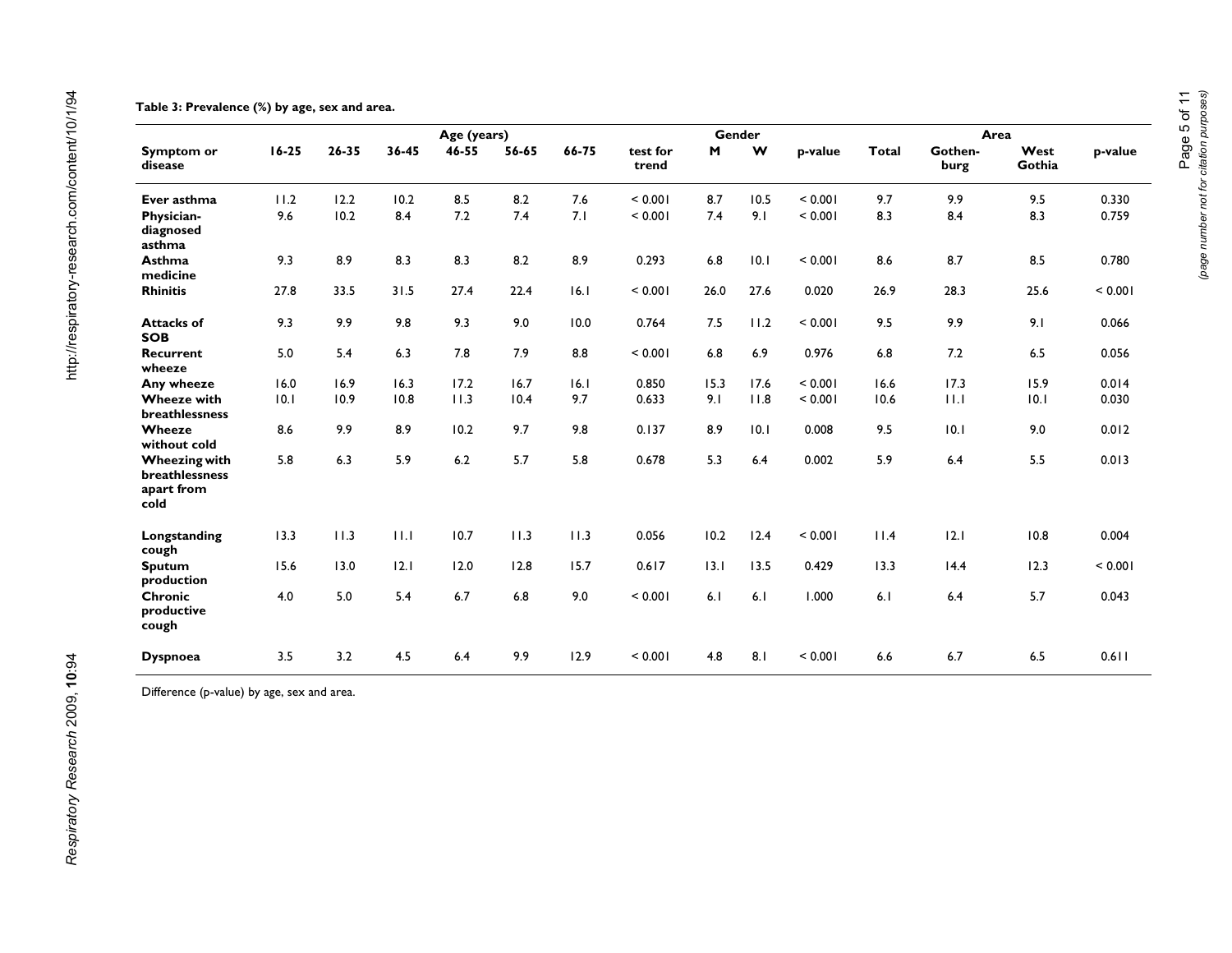

**Prevalence of active asthma in relation to the number of symptoms or use of asthma medicine**.

nificantly by increasing age to 7.1% in 66-75 year old subjects (Table 3). *Ever having asthma* was reported by 9.7% (women 10.5%; men 8.7%, p < 0.001) and the prevalence of having either *physician-diagnosed asthma* or *ever asthma* was 10.2%. The use of *asthma medicines* was reported by 6.8% of men and 10.1% of women (p < 0.001). Of those reporting physician-diagnosed asthma, 70% reported using asthma medication.

*Active asthma* (ever having asthma and having symptoms or using asthma mediation) was detected in 6.9% of the sample. Of these, 84.2% reported use of *asthma medication*, 73.0% *attacks of shortness of breath*, 39.1% *any wheeze* and 74.1% *recurrent wheeze*. The number of symptoms and/or use of asthma medicines among subjects with active asthma are shown in Figure 2. Forty-six percent of the 5.9% reporting *wheezing with breathlessness apart from cold* had not reported they had *ever asthma* or *physiciandiagnosed asthma*, a result corresponding to 2.7% of the participating study sample.

# *Prevalence - respiratory symptoms*

The most common respiratory symptom reported was *any wheeze* (16.6%), followed by *sputum production* (13.3%), *longstanding cough* (11.4%) and *attacks of shortness of breath* (9.5%). *Recurrent wheeze* was reported by 6.8% and *chronic productive cough* by 6.1%, with both equally common in men and women. Most symptoms common in asthma were significantly more prevalent among women, while bronchitic symptoms were equally common in men and women. *Ever asthma*, *physician-diagnosed asthma* and *use of asthma medicines* were equally common in the metropolitan area of Gothenburg and the remaining part of West Gothia, while most symptoms were slightly but significantly more common in Gothenburg. Prevalence of symptoms by age, gender and domicile area is reported in Table 3.

# *Comparison with previous studies*

When comparing the results of the current study with the ECRHS study performed in 1990 [31], the prevalence of most airway symptoms had decreased considerably and significantly between 1990 and 2008. Specifically, *any wheeze* had been reduced from 23% to 17% ( $p < 0.001$ ), *sputum production* from 21% to 15% (p < 0.001) and *longstanding cough* from 18% to 12% (p < 0.001), while reports of asthma indicate some increase asthma from 6% to 8%, and a slightly increased use of asthma medicines from 5% to 6% (Figure 3). The decrease in symptom prevalence was accompanied by a 50% reduction in smoking prevalence from 42% to 21%.

Comparisons were also made with a study performed in the former county of Southern Älvsborg in the southern part of the region in 1994 [32]. While *any wheeze* decreased from 18.2% to 15% (p < 0.001) and *attacks of shortness of breath* did not change (7% vs. 8%), *sputum production* increased from 9% to 11% (p = 0.015). All outcomes relating to asthma increased significantly, including *ever asthma* from  $6\%$  to  $11\%$  ( $p < 0.001$ ), and both *physician-diagnosed asthma* as well as *use of asthma medicines* increased from 5% to 9% ( $p < 0.001$ ). The prevalence of smoking decreased over these 14 years from 32% to  $18\%$  (p < 0.001).

# *Multivariate relationships - risk factors for asthma and symptoms*

In the risk factor analyses using multiple logistic regression, the dependent variables include *physician-diagnosed asthma*, *attacks of shortness of breath*, *any wheeze*, *recurrent wheeze* and *sputum production*. For *physician-diagnosed asthma*, rhinitis was the dominant risk factor yielding an OR of 5.41 (95% CI 4.81-6.08) followed by family history of asthma, OR 2.61 (2.31-2.94). Female sex was significantly associated with physician-diagnosed asthma; OR 1.17 (1.05-1.32), as was ex-smoking; OR 1.34 (1.16-1.55) while current smoking was borderline significant. Having an age of 16-30 resulted in the highest risk of having asthma (Table 4).

Compared with asthma, *attacks of shortness of breath* had a similar risk factor pattern with slightly lower OR for rhin-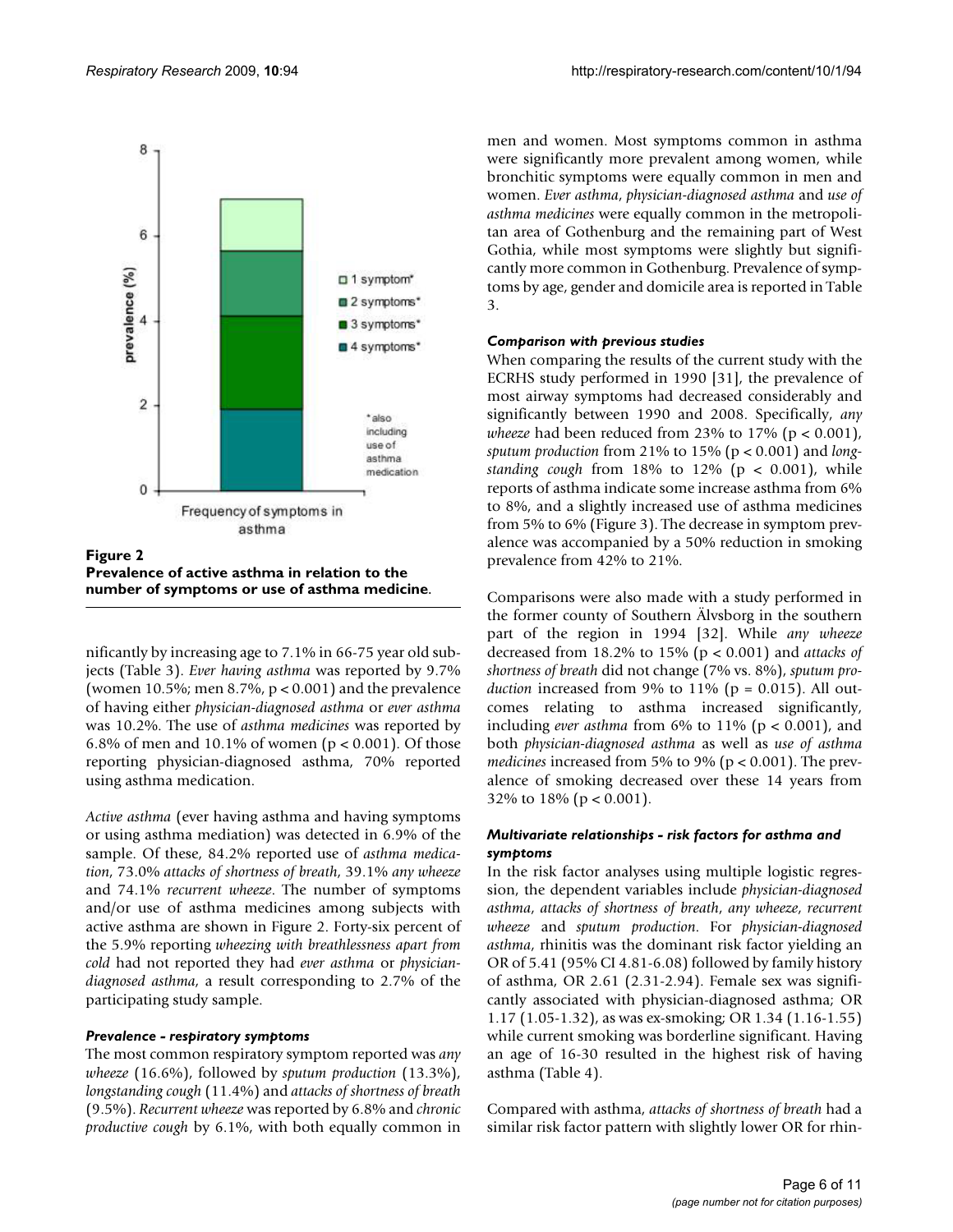

# **Figure 3** Production of the contract of the contract of the contract of the contract of the contract of the contract of the contract of the contract of the contract of the contract of the contract of the contract of the c

**Comparison of the prevalence of respiratory symptoms using identical questions in the ECRHS Study (1990) and in the current study (2008) among 20-44 year old subjects living in the area of Hisingen, Gothenburg (\* p < 0.05, \*\* p < 0.01, \*\*\*p < 0.001)**.

itis and family history of asthma, but higher for female sex, OR 1.46 (1.30-1.63). Furthermore, increasing age was a significant risk factor for this symptom, as was both exsmoking and current smoking (Table 4).

*Any wheeze* was less associated with rhinitis, family history of asthma and female sex than *attacks of shortness of breath*, which was similarly associated with age but yielded an OR of 3.37 (3.04-3.72) for current smoking. *Recurrent wheeze* was more age dependent and more strongly associated with current smoking, OR 3.88 (3.36-4.47) than *any wheeze*, but was not dependent on sex. Moreover, *sputum production* presented a risk factor pattern that was similar with both *any wheeze* and *recurrent wheeze* although with considerably lower odds ratios. Furthermore, living in the metropolitan area of Gothenburg was also slightly associated with *sputum production* and yielded an OR of 1.17 (1.06-1.28) (Table 4).

The most age dependent symptom was *dyspnoea*, for which age 61-75 yielded an OR of 4.60 (3.73-5.67), followed by *chronic productive cough*, OR 2.25 (1.83-2.75) and *recurrent wheeze*, OR 2.21 (1.82-2.69), both in the same age group.

# **Discussion**

This study presents the most updated information on the current prevalence of asthma and respiratory symptoms in northern Europe. Furthermore, the study allows for analyses of change in prevalence over eighteen years, for which there is no published recent evaluation using similar methods. Importantly, the overall message of this study is that the previously demonstrated increase in prevalence of asthma has levelled off in the region. Furthermore, most respiratory symptoms have significantly decreased in prevalence.

The prevalence of physician-diagnosed asthma in this study was estimated to be 8.3% and was greater in women than men. The current questionnaire study used nearly identical questions to the ones used in studies performed in 1996 in Finland, Estonia and Sweden (the FinEsS Studies), as well as in other studies performed in three different regions of Sweden, the capital Stockholm, the county of Norrbotten and the city of Örebro [10,24-26]. In both Örebro and Stockholm, the prevalence of asthma was estimated to be 8%, while it was 10% in Norrbotten [10,24- 26]. Thus, our study together with the previous studies strongly support the notion that the prevalence of asthma in Sweden is currently between 8-10%, with minor regional variation, with no further increase observed since the late 1990s.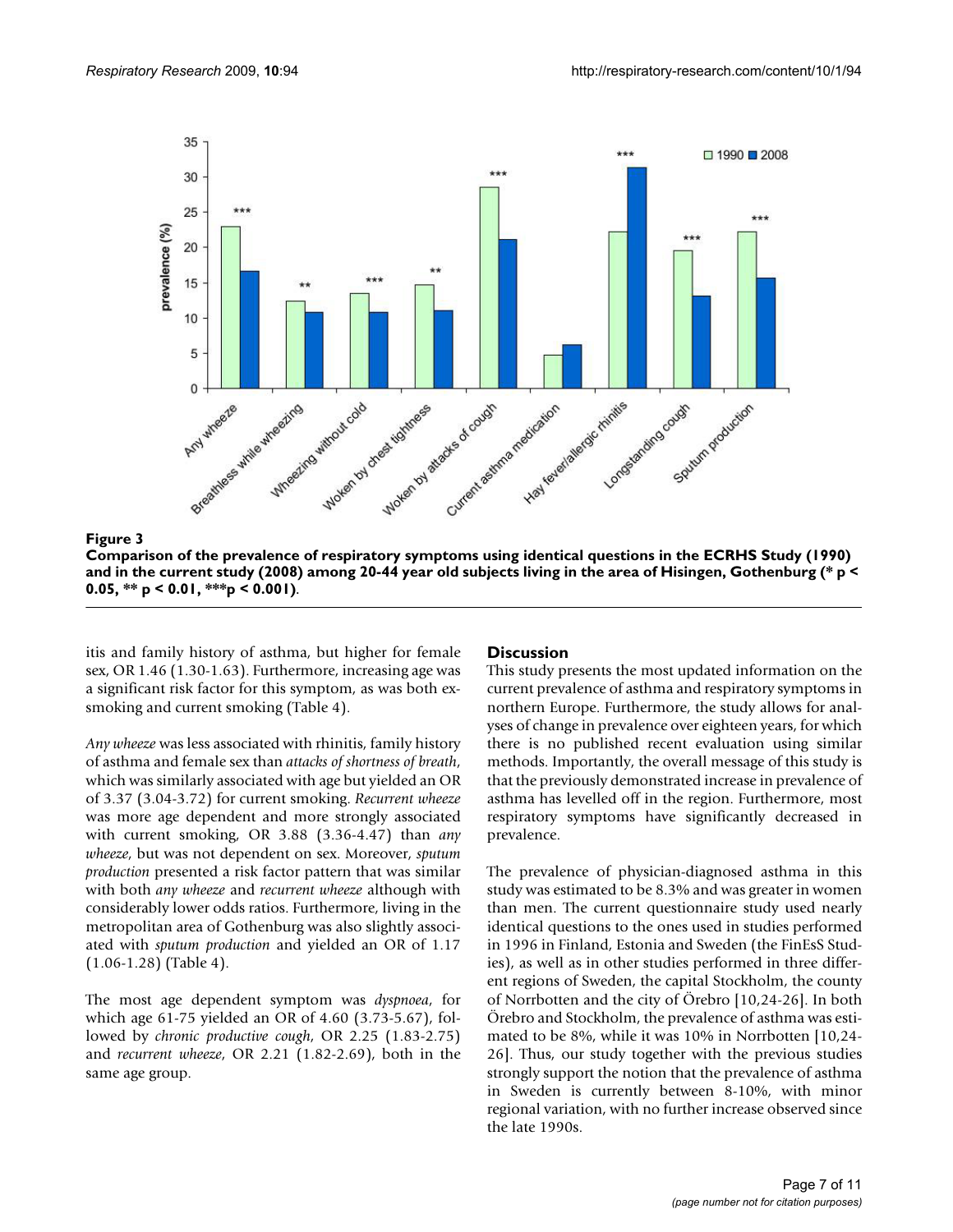| Independant variables              |                   |                               | Dependant variables OR (95% CI)             |                     |                     |                             |
|------------------------------------|-------------------|-------------------------------|---------------------------------------------|---------------------|---------------------|-----------------------------|
| Variables*                         | <b>Categories</b> | Physician<br>diagnosed asthma | <b>Attacks of</b><br>shortness of<br>breath | Any wheeze          | Recurrent<br>wheeze | <b>Sputum</b><br>production |
| <b>Family history of</b><br>asthma | <b>Yes</b>        | $2.61(2.31-2.94)$             | $2.44(2.17-2.74)$                           | $2.01(1.82 - 2.21)$ | $2.35(2.05-2.68)$   | $1.67$ (1.50-1.86)          |
| <b>Rhinitis</b>                    | <b>Yes</b>        | $5.41(4.81-6.08)$             | 4.96 (4.44-5.53)                            | $2.94(2.69-3.21)$   | 2.72 (2.39-3.09)    | 2.02 (1.83-2.22)            |
| <b>Smoking</b>                     | Ex-smokers        | $1.34$ (1.16-1.55)            | $1.29$ (1.13-1.48)                          | $1.39(1.24-1.55)$   | $1.35$ (1.14-1.59)  | $1.23$ (1.09-1.39)          |
|                                    | <b>Smokers</b>    | $1.14(0.98-1.33)$             | $1.81(1.58-2.07)$                           | 3.37 (3.04-3.72)    | $3.88(3.36 - 4.47)$ | $2.62(2.36-2.92)$           |
| Age                                | $31 - 45$         | $0.84(0.72-0.98)$             | $1.07(0.92 - 1.24)$                         | $1.01(0.90-1.14)$   | $1.28$ (1.05-1.55)  | $0.81(0.71-0.92)$           |
|                                    | 46-60             | $0.74(0.63-0.87)$             | $1.06(0.91 - 1.25)$                         | $1.06(0.94-1.20)$   | $1.71(1.42-2.07)$   | $0.81(0.71-0.92)$           |
|                                    | $61 - 75$         | $0.90(0.75 - 1.07)$           | $1.32(1.12-1.56)$                           | $1.20(1.05-1.37)$   | 2.21 (1.82-2.69)    | $1.10(0.96 - 1.26)$         |
| <b>Region</b>                      | Gothenburg        | $0.95(0.85 - 1.06)$           | $1.04(0.93-1.16)$                           | $1.06(0.97-1.15)$   | $1.12(0.99 - 1.27)$ | $1.17(1.06-1.28)$           |
| Sex                                | Women             | $1.17(1.05-1.32)$             | $1.46$ (1.30-1.63)                          | $1.10(1.01-1.20)$   | $0.91(0.80-1.03)$   | $0.98(0.89 - 1.07)$         |

**Table 4: Risk factors for asthma and respiratory symptoms by multiple logistic regression analysis.** 

Risks in odds ratios (OR) with 95% confidence intervals (95% CI).

\* As compared to no family history of asthma, no rhinitis, non-smokers, 16-30 years of age, living in West Gothia and men respectively.

When comparing our results with the Gothenburg part of the ECRHS performed eighteen years before our study, the reported prevalence of asthma had increased from 6% to 8% in the same area of Gothenburg, the Hisingen Island [31]. However, this comparison must be judged with some reservation, because the difference is modest and the questions about asthma were not exactly identical. An increase of a similar magnitude was also observed in the southern part of our study area, the former county of Southern Älvsborg [32], but in this case using identical questions about asthma. Whether this increase after early 1990s reflects a real increase in asthma prevalence cannot be firmly verified, as the symptoms of asthma in the currently investigated individuals have been reduced. Thus, our findings suggest that a greater proportion of mildly symptomatic asthmatics today are diagnosed as having asthma, since the prevalence of *active asthma* was only 6.9% in the current study, and about half of these individuals used either asthma medication or had only one or two symptoms common in asthma (Figure 2). Those diagnosed with asthma in the 1980s and 1990s had clearly more symptoms of asthma than found in the current study and other recent studies [23,33]. In addition, a greater proportion of asthmatics utilised asthma medication in the 1980s and the early 1990s compared to the individuals with diagnosed asthma in our study. These two findings together argue that a greater proportion of patients with mild asthma and asthma like symptoms have received the diagnosis of asthma compared to the early 1990s. This conclusion is further supported by the studies of the incidence of asthma in northern Sweden from 1986 to 1996, which discovered that approximately half of the cases were as a result of better detection of asthma and of increased diagnostic activity within the medical community [28]. Therefore, the slight increase in doctor's diagnosis of asthma comparing our study with the two studies in 1990 and 1994 may be explained by an increased diagnosis of asthma rather than a true increase in prevalence.

In contrast to the decrease in prevalence of respiratory symptoms, our study demonstrated a clear increase in the prevalence of allergic rhinitis in the area of Hisingen compared to the 1990 ECRHS study results [31]. As allergic rhinitis is closely associated with allergic sensitisation, this marked increase might reflect an increase in allergy sensitisation in the area. While there is no recent data about the prevalence of allergic sensitisation in Sweden, ongoing clinical examinations of the current cohort will provide such information in the next few years. As rhinitis is a risk factor for the development of asthma, it cannot be excluded that the prevalence of asthma may again increase in Sweden in the future.

The argument that a plateau in asthma prevalence has been reached after the late 1990s is supported by the decrease or lack of increase of the prevalence of respiratory symptoms in different age groups in the current study. Comparing our results with the prevalence of symptoms in the 1990 ECRHS study in Gothenburg [31], almost all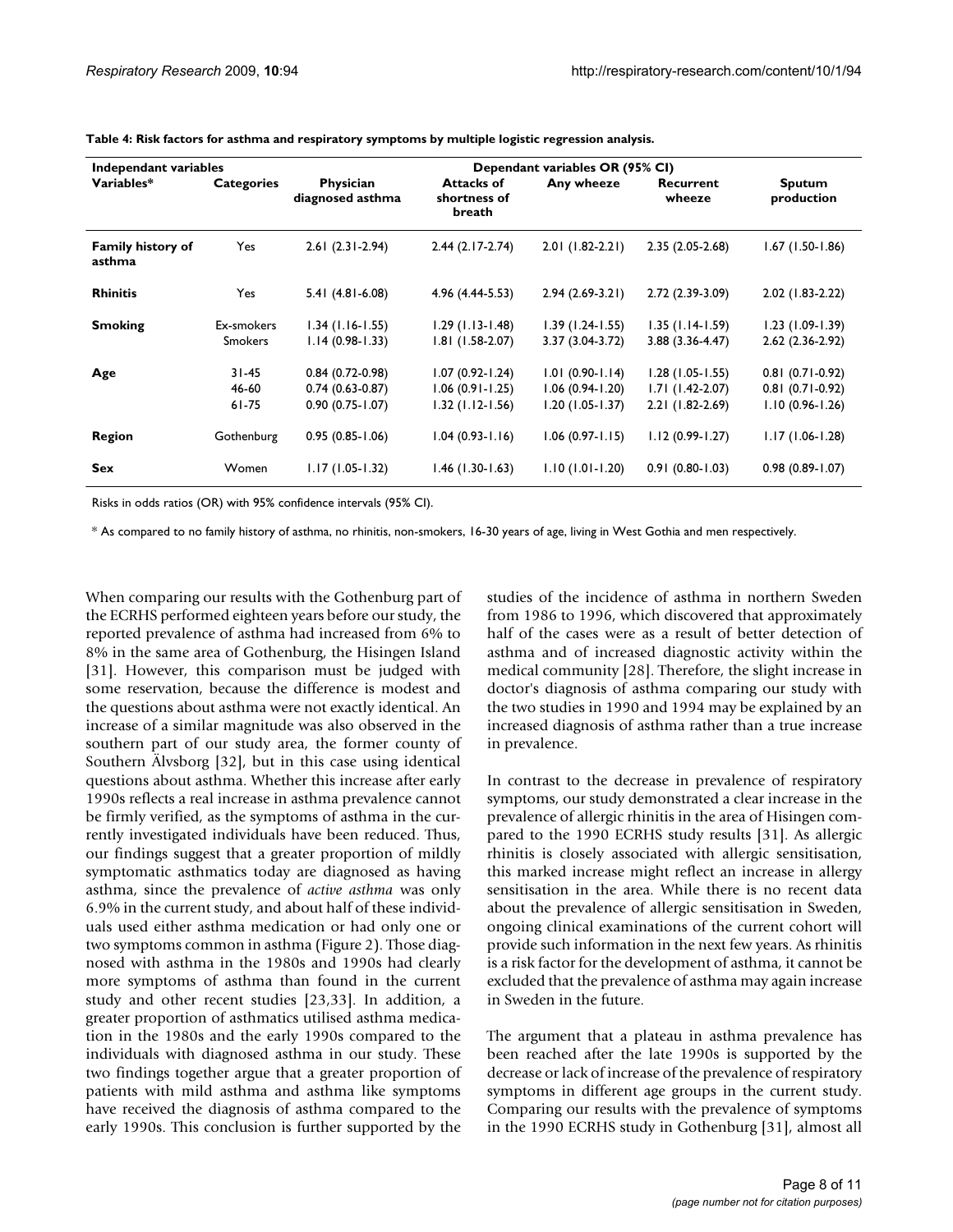respiratory symptoms decreased significantly (Figure 3). Symptoms that may be related to smoking, such as *any wheeze*, *sputum production* and *longstanding cough* were reduced, but symptoms that are closely related to asthma including *wheezing with breathlessness* also decreased markedly. A clear decrease in the prevalence of wheezing was also observed in southern Älvsborg. No major changes were found regarding other respiratory symptoms, which may in part be explained by some differences in the questionnaires [32].

The decrease in prevalence of respiratory symptoms in the area of Hisingen in Gothenburg may have several explanations. Firstly, a major decrease in smoking prevalence was observed. Furthermore, a change in socio-economic status composition has been observed in parts of the area, from predominantly working class to middle class. In addition, this area contained pollution emitting industries until approximately the 1980s. Thus, changes in smoking habits, industrial structure and socio-economic status composition are all parallel with the decrease observed in respiratory symptoms. It should also be considered that the reduction in respiratory symptoms may partly be due to patients with airway diseases now having access to more efficient medications.

The demonstrated risk factor patterns for asthma and symptoms in the current study confirm findings from previous studies [23,24,26,33]. Rhinitis was strongly associated with asthma, and the magnitude of the odds ratio was similar to that previously reported in asthma studies of Swedish adults [24]. As the study design was cross-sectional, the results only verify an association and cannot contribute to the discussion of either cause or consequence. A family history of asthma was significantly related to both asthma and respiratory symptoms, but tended to be somewhat less related to asthma than found previously [24,33], a fact that may be explained by a broader labelling of the term asthma by the medical community, and the inclusion of patients with milder disease in this category. In agreement with previous studies, female sex and ex-smoking was closely associated with asthma, while current smoking was only associated with asthma with borderline significance [24,26,33].

Regarding age, the multivariate analysis verified that young adults are at highest risk of having a diagnosis of asthma. Interestingly, studies performed in the 1990s found asthma to be most common in adolescents and young adults [24], closely related to a high incidence in children and teenagers [34,35]. In the current study, the prevalence was highest in the age group of 26-35 year olds (physician-diagnosed asthma 10.2%), while it was lower in the age group of 16-25 year olds, arguing against a further increase in prevalence of asthma in the lower age group. The current findings, together with findings from several studies presented in the last decades, argue that the continued increase in asthma prevalence that has been observed over half a century is now over.

All respiratory symptoms were significantly associated with smoking. The symptoms most closely related to smoking were any and recurrent wheeze, cough and sputum production. These findings are similar to reports from several Scandinavian studies [23,26,36]. Chronic respiratory symptoms increased with increasing age, a relationship that was confirmed by the multivariate analysis. However, it was observed that symptoms were less age-dependent compared with previous Swedish studies [21,23,27]. High age (61-75 years) was poorly related to most respiratory symptoms with odds ratios of 1.00 to 1.32, and most of these symptoms did not significantly relate to age.

The differences in prevalence in asthma and respiratory symptoms between the metropolitan area of Gothenburg and the non-metropolitan area were strikingly small. All asthma-associated variables were equally common in the two samples, while the prevalence of most symptoms was only slightly, but significantly, more common in the city of Gothenburg. Thus, in the multivariate analyses, the area of domicile, i.e. living in Gothenburg, was a significant risk factor only for sputum production. These results may reflect an improvement in the levels of outdoor air pollution in the metropolitan areas in Sweden [37].

This study provides conclusive results for several reasons. The large sample size and the use of well validated questionnaires contribute to high internal validity of the results. As identical questions have been used in several previous studies, many opportunities for comparisons were available, and can contribute to further analyses. Therefore, the external validity can be judged as high, partly because this study can be utilised for future comparisons. The response rate was slightly lower than in earlier Swedish and Nordic studies [23-29]. However, in a study of non-responders, no important bias was detected between early and late responders [30]. The alternative of answering over the internet was utilised by surprisingly few individuals, but could still be a more efficient way of working in the future, especially with younger generations. Postal questionnaires always have one key weakness in that they can never provide evidence for any direct causal reasons or mechanistic information in any disease. Furthermore, the cross-sectional design itself makes discussion of cause or consequence, as well as detected associations, less convincing.

In conclusion, our study provides new and unique evidence that the previous increase in asthma prevalence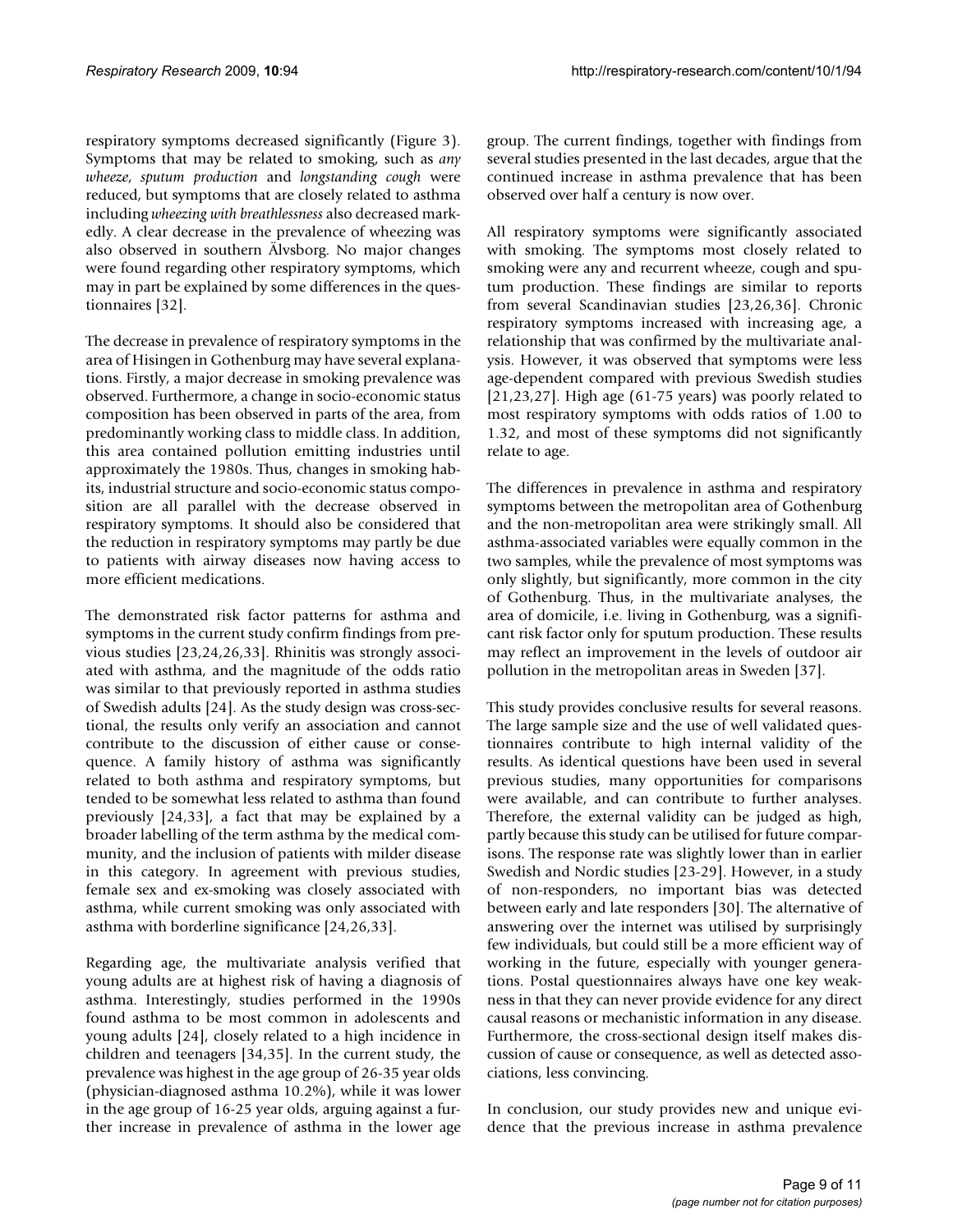over the last 10-15 years in West Sweden has now levelled off. Asthma is still highly prevalent, with 8.3% of the population being affected, which makes it one of the most common diseases in Sweden. Furthermore, asthma can still be lethal, and the incidence of asthma mortality in children and young adults has only partly decreased in the last decade [38].

# **Competing interests**

The authors declare that they have no competing interests.

# **Authors' contributions**

JL conceived of the study, participated in its design and drafted the manuscript. LE participated in the collection of data, preformed the statistical analysis and helped draft the manuscript. EPR revised the manuscript. GW conceived of the study, participated in its design and revised the manuscript. AL conceived of the study, participated in its design and revised the manuscript. ER conceived of the study, participated in its design and revised the manuscript. KT conceived of the study, participated in its design and revised the manuscript. BL conceived of the study, participated in its design, supervised the analyses and drafted the manuscript. All authors read and approved the final manuscript.

# **Acknowledgements**

This study is supported by the VBG GROUP Centre for Allergy and Asthma Research at Göteborg University, which receives financial support from the Herman Krefting Foundation against Asthma and Allergy. Additional funding was provided by the Swedish Heart Lung Foundation and the health authorities of the Västra Götaland Region (LUA/ALF). Eva-Marie Romell and Madeleine Ahrnens are acknowledged for administrative support and PhD Serena O'Neil for language revision. The University of Gothenburg is part of the GA2LEN European Network of Excellence, supported by the EU.

### **References**

- 1. Sears M, Beaglehole R: **Asthma morbidity and mortality: New Zealand.** *J All Clin Immunol* 1987, **80(3):**383-8.
- 2. Woolcock AJ: **The problem with asthma worldwide.** *Eur Respir J* 1991, **1:**243-6.
- 3. Burr M: **Is asthma increasing?** *J Epidemiol Comm Health* 1987, **41:**185-9.
- 4. Sly M: **[Increase in deaths from asthma.](http://www.ncbi.nlm.nih.gov/entrez/query.fcgi?cmd=Retrieve&db=PubMed&dopt=Abstract&list_uids=6742521)** *Ann Allergy* 1984, **53:**20-5. 5. Burney PGJ: **Asthma deaths in England and Wales 1931-1985 evidence for a true increase in asthma mortality.** *J Epidemiol*
- *Comm Health* 1988, **42:**316-20. 6. Bousquet J, Hatton F, Godard P, Michel FB: **Asthma mortality in France.** *J All Clin Immunol* 1987, **80:**389-94.
- 7. Robertson CF, Bishop J, Sennhauser FH, Mallol J: **[International](http://www.ncbi.nlm.nih.gov/entrez/query.fcgi?cmd=Retrieve&db=PubMed&dopt=Abstract&list_uids=8265269) [comparison of asthma prevalence in children: Australia,](http://www.ncbi.nlm.nih.gov/entrez/query.fcgi?cmd=Retrieve&db=PubMed&dopt=Abstract&list_uids=8265269) [Switzerland, Chile.](http://www.ncbi.nlm.nih.gov/entrez/query.fcgi?cmd=Retrieve&db=PubMed&dopt=Abstract&list_uids=8265269)** *Pediatr Pulmonol* 1993, **16:**219-26.
- 8. von Mutius E, Martinez FD, Fritzsch C, Duhme H, Keil U: **[Preva](http://www.ncbi.nlm.nih.gov/entrez/query.fcgi?cmd=Retrieve&db=PubMed&dopt=Abstract&list_uids=8306030)[lence of asthma and atopy in two areas of West and East](http://www.ncbi.nlm.nih.gov/entrez/query.fcgi?cmd=Retrieve&db=PubMed&dopt=Abstract&list_uids=8306030) [Germany.](http://www.ncbi.nlm.nih.gov/entrez/query.fcgi?cmd=Retrieve&db=PubMed&dopt=Abstract&list_uids=8306030)** *Am J Respir Crit Care Med* 1994, **149:**358-64.
- 9. Jögi R, Janson C, Boman G, Björksten B: **[Bronchial hyperrespon](http://www.ncbi.nlm.nih.gov/entrez/query.fcgi?cmd=Retrieve&db=PubMed&dopt=Abstract&list_uids=15527149)[siveness in two populations with different prevalence of](http://www.ncbi.nlm.nih.gov/entrez/query.fcgi?cmd=Retrieve&db=PubMed&dopt=Abstract&list_uids=15527149) [atopy.](http://www.ncbi.nlm.nih.gov/entrez/query.fcgi?cmd=Retrieve&db=PubMed&dopt=Abstract&list_uids=15527149)** *Int J tuberc Lung Dis* 2004, **8:**1180-5.
- 10. Meren M, Raukas-Kivioja A, Jannus-Pruljan L, Loit HM, Rönmark E, Lundbäck B: **[Low prevalence of asthma in westernizing coun](http://www.ncbi.nlm.nih.gov/entrez/query.fcgi?cmd=Retrieve&db=PubMed&dopt=Abstract&list_uids=16036410)[tries - myth or reality? Prevalence of asthma in Estonia - a](http://www.ncbi.nlm.nih.gov/entrez/query.fcgi?cmd=Retrieve&db=PubMed&dopt=Abstract&list_uids=16036410) [report from the FinEsS Study.](http://www.ncbi.nlm.nih.gov/entrez/query.fcgi?cmd=Retrieve&db=PubMed&dopt=Abstract&list_uids=16036410)** *J Asthma* 2005, **42:**357-65.
- 11. Zar HJ, Stichells D, Toerien A, Wilson D, Bateman ED: **[Changes in](http://www.ncbi.nlm.nih.gov/entrez/query.fcgi?cmd=Retrieve&db=PubMed&dopt=Abstract&list_uids=11510802) [fatal and near-fatal asthma in an urban area of South Africa](http://www.ncbi.nlm.nih.gov/entrez/query.fcgi?cmd=Retrieve&db=PubMed&dopt=Abstract&list_uids=11510802) [from 1980-97.](http://www.ncbi.nlm.nih.gov/entrez/query.fcgi?cmd=Retrieve&db=PubMed&dopt=Abstract&list_uids=11510802)** *Eur Respir J* 2001, **18:**33-7.
- 12. Yamaneberhan H, Bekele Z, Venn A, Lewis S, Parry E, Britton J: **[Prev](http://www.ncbi.nlm.nih.gov/entrez/query.fcgi?cmd=Retrieve&db=PubMed&dopt=Abstract&list_uids=9228959)[alence of wheeze and asthma and relation to atopy in urban](http://www.ncbi.nlm.nih.gov/entrez/query.fcgi?cmd=Retrieve&db=PubMed&dopt=Abstract&list_uids=9228959) [and rural Ethiopia.](http://www.ncbi.nlm.nih.gov/entrez/query.fcgi?cmd=Retrieve&db=PubMed&dopt=Abstract&list_uids=9228959)** *Lancet* 1997, **350:**85-90.
- 13. Chang-Yeung M, Zhan LX, Tu DH, Li B, He GX, Kauppinen R, Nieminen M, Enarsson DA: **[The prevalence of asthma and asthma](http://www.ncbi.nlm.nih.gov/entrez/query.fcgi?cmd=Retrieve&db=PubMed&dopt=Abstract&list_uids=12030724)[like symptoms in among adults in rural Beijing, China.](http://www.ncbi.nlm.nih.gov/entrez/query.fcgi?cmd=Retrieve&db=PubMed&dopt=Abstract&list_uids=12030724)** *Eur Respir J* 2002, **19:**853-8.
- 14. Asher MI, Montefort S, Björkstén B, Lai CKW, Strachan DP, Weiland SK, *et al.*: **[Worldwide time trends in the prevalence of symp](http://www.ncbi.nlm.nih.gov/entrez/query.fcgi?cmd=Retrieve&db=PubMed&dopt=Abstract&list_uids=16935684)[toms of asthma, allergic rhinoconjunctivitis, and eczema in](http://www.ncbi.nlm.nih.gov/entrez/query.fcgi?cmd=Retrieve&db=PubMed&dopt=Abstract&list_uids=16935684) childhood: ISAAC Phases One and Three repeat multicoun[try cross-sectional surveys.](http://www.ncbi.nlm.nih.gov/entrez/query.fcgi?cmd=Retrieve&db=PubMed&dopt=Abstract&list_uids=16935684)** *Lancet* 2006, **368:**733-43.
- 15. Anderson HR, Ruggles R, Strachan DP, Austin JB, Burr M, Jeffs D, *et al.*: **Trends in prevalence of symptoms of asthma, hay fever, and eczema in 12-14 year olds in the British Isles, 1995-2002: questionnaire survey.** *Br Med J* 2004, **328:**1052-3.
- 16. Toelle BG, Ng Man Kwong G, Belousova E, Salome CM, Peat JK, Marks GB: **Prevalence of asthma and allergy in schoolchildren in Belmont, Australia: three cross sectional surveys over 20 years.** *Br Med J* 2004, **328:**386-7.
- 17. Zöllner IK, Weiland SK, Piechotowski I, Gabrio T, von Mutius E, Link B, *et al.*: **[No increase in the prevalence of asthma, allergies,](http://www.ncbi.nlm.nih.gov/entrez/query.fcgi?cmd=Retrieve&db=PubMed&dopt=Abstract&list_uids=15994260) [and atopic sensitisation among children in Germany: 1992-](http://www.ncbi.nlm.nih.gov/entrez/query.fcgi?cmd=Retrieve&db=PubMed&dopt=Abstract&list_uids=15994260) [2001.](http://www.ncbi.nlm.nih.gov/entrez/query.fcgi?cmd=Retrieve&db=PubMed&dopt=Abstract&list_uids=15994260)** *Thorax* 2005, **60:**545-8.
- 18. Ng Man Kwong G, Proctor A, Billings C, Duggan R, Das C, Whyte MK, *et al.*: **[Increasing prevalence of asthma diagnosis and](http://www.ncbi.nlm.nih.gov/entrez/query.fcgi?cmd=Retrieve&db=PubMed&dopt=Abstract&list_uids=11254824) [symptoms in children is confined to mild symptoms.](http://www.ncbi.nlm.nih.gov/entrez/query.fcgi?cmd=Retrieve&db=PubMed&dopt=Abstract&list_uids=11254824)** *Thorax* 2001, **56:**312-4.
- 19. Shamssain M: **[Trends in the prevalence and severity of asthma,](http://www.ncbi.nlm.nih.gov/entrez/query.fcgi?cmd=Retrieve&db=PubMed&dopt=Abstract&list_uids=17338788) [rhinitis and atopic eczema in 6- to 7- and 13- to 14-yr-old chil](http://www.ncbi.nlm.nih.gov/entrez/query.fcgi?cmd=Retrieve&db=PubMed&dopt=Abstract&list_uids=17338788)[dren from the north-east of England.](http://www.ncbi.nlm.nih.gov/entrez/query.fcgi?cmd=Retrieve&db=PubMed&dopt=Abstract&list_uids=17338788)** *Pediatr Allergy Immunol* 2007, **18:**149-53.
- 20. Kiviloog J, Irnell L, Eklund G: **[The prevalence of bronchial](http://www.ncbi.nlm.nih.gov/entrez/query.fcgi?cmd=Retrieve&db=PubMed&dopt=Abstract&list_uids=4458061) [asthma and chronic bronchitis in smokers and non-smokers](http://www.ncbi.nlm.nih.gov/entrez/query.fcgi?cmd=Retrieve&db=PubMed&dopt=Abstract&list_uids=4458061) [in a representative Swedish population.](http://www.ncbi.nlm.nih.gov/entrez/query.fcgi?cmd=Retrieve&db=PubMed&dopt=Abstract&list_uids=4458061)** *Scand J Respir Dis* 1974, **55:**262-76.
- 21. Stjernberg N, Eklund A, Nyström L, Rosenhall L, Emmelin A, Strömqvist LH: **Prevalence of bronchial asthma and chronic bronchitis in a community in northern Sweden. Relation to environmental and occupational exposure to sulfur dioxide.** *Eur J Respir Dis* 1985, **67:**42-9.
- 22. Åberg N: **[Asthma and allergic rhinitis in Swedish conscripts.](http://www.ncbi.nlm.nih.gov/entrez/query.fcgi?cmd=Retrieve&db=PubMed&dopt=Abstract&list_uids=2784709)** *Clin Exp Allergy* 1989, **19:**59-63.
- 23. Lundbäck B, Nyström L, Rosenhall L, Stjernberg N: **[Obstructive](http://www.ncbi.nlm.nih.gov/entrez/query.fcgi?cmd=Retrieve&db=PubMed&dopt=Abstract&list_uids=1864340) [lung disease in northern Sweden: respiratory symptoms](http://www.ncbi.nlm.nih.gov/entrez/query.fcgi?cmd=Retrieve&db=PubMed&dopt=Abstract&list_uids=1864340) [assessed in a postal survey.](http://www.ncbi.nlm.nih.gov/entrez/query.fcgi?cmd=Retrieve&db=PubMed&dopt=Abstract&list_uids=1864340)** *Eur Respir J* 1991, **4:**257-66.
- 24. Lundbäck B: **Epidemiology of rhinitis and asthma.** *Clin Exp Allergy* 1998, **28(S2):**3-10.
- 25. Larsson M, Hallström J, Frisk M, Kiviloog J, Lundbäck B: **[Environ](http://www.ncbi.nlm.nih.gov/entrez/query.fcgi?cmd=Retrieve&db=PubMed&dopt=Abstract&list_uids=11555497)[mental tobacco smoke: A major cause of lower air-way irri](http://www.ncbi.nlm.nih.gov/entrez/query.fcgi?cmd=Retrieve&db=PubMed&dopt=Abstract&list_uids=11555497)tation in society. Exposure during childhood increases risk [for asthma and tobacco-dependence later in life.](http://www.ncbi.nlm.nih.gov/entrez/query.fcgi?cmd=Retrieve&db=PubMed&dopt=Abstract&list_uids=11555497)** *Chest* 2001, **120:**711-7.
- 26. Pallasaho P, Lundbäck B, Meren M, Kiviloog J, Loit H-M, Larssom K, Laurinen LA: **Prevalence and risk factors for asthma and chronic bronchitis in the capitals Helsinki, Stockholm, and Tallinn.** *Respir Med* 2002, **10:**759-69.
- 27. Larsson L, Boetius G, Uddenfelt M: **[Differences in utilization of](http://www.ncbi.nlm.nih.gov/entrez/query.fcgi?cmd=Retrieve&db=PubMed&dopt=Abstract&list_uids=8444291) [asthma drugs between two Swedish provinces - relation to](http://www.ncbi.nlm.nih.gov/entrez/query.fcgi?cmd=Retrieve&db=PubMed&dopt=Abstract&list_uids=8444291) [symptoms reporting.](http://www.ncbi.nlm.nih.gov/entrez/query.fcgi?cmd=Retrieve&db=PubMed&dopt=Abstract&list_uids=8444291)** *Eur Respir J* 1993, **6:**198-203.
- 28. Lundbäck B, Rönmark E, Jönsson E, Larsson K, Sandström T: **[Inci](http://www.ncbi.nlm.nih.gov/entrez/query.fcgi?cmd=Retrieve&db=PubMed&dopt=Abstract&list_uids=11530958)[dence of physician-diagnosed asthma in adults - a real inci](http://www.ncbi.nlm.nih.gov/entrez/query.fcgi?cmd=Retrieve&db=PubMed&dopt=Abstract&list_uids=11530958)dence or a result of increased awareness? Report from the Obstructive Lung Disease in Northern Sweden Studies.** *Respir Med* 2001, **95:**685-692.
- 29. Pallasaho P, Lundbäck B, Läspä S-L, Jönsson E, Sovijärvi A, Laitinen L: **[Increasing prevalence of asthma but not chronic bronchitis](http://www.ncbi.nlm.nih.gov/entrez/query.fcgi?cmd=Retrieve&db=PubMed&dopt=Abstract&list_uids=10603629) [in Finland - Report from the FinEsS-Helsinki study.](http://www.ncbi.nlm.nih.gov/entrez/query.fcgi?cmd=Retrieve&db=PubMed&dopt=Abstract&list_uids=10603629)** *Respir Med* 1999, **93:**798-809.
- 30. Rönmark EP, Ekerljung L, Lötvall J, Torén K, Rönmark E, Lundbäck B: **Large scale questionnaire survey on respiratory health in Sweden: Effects of late- and non-response.** *Respir Med* 2009 in press.